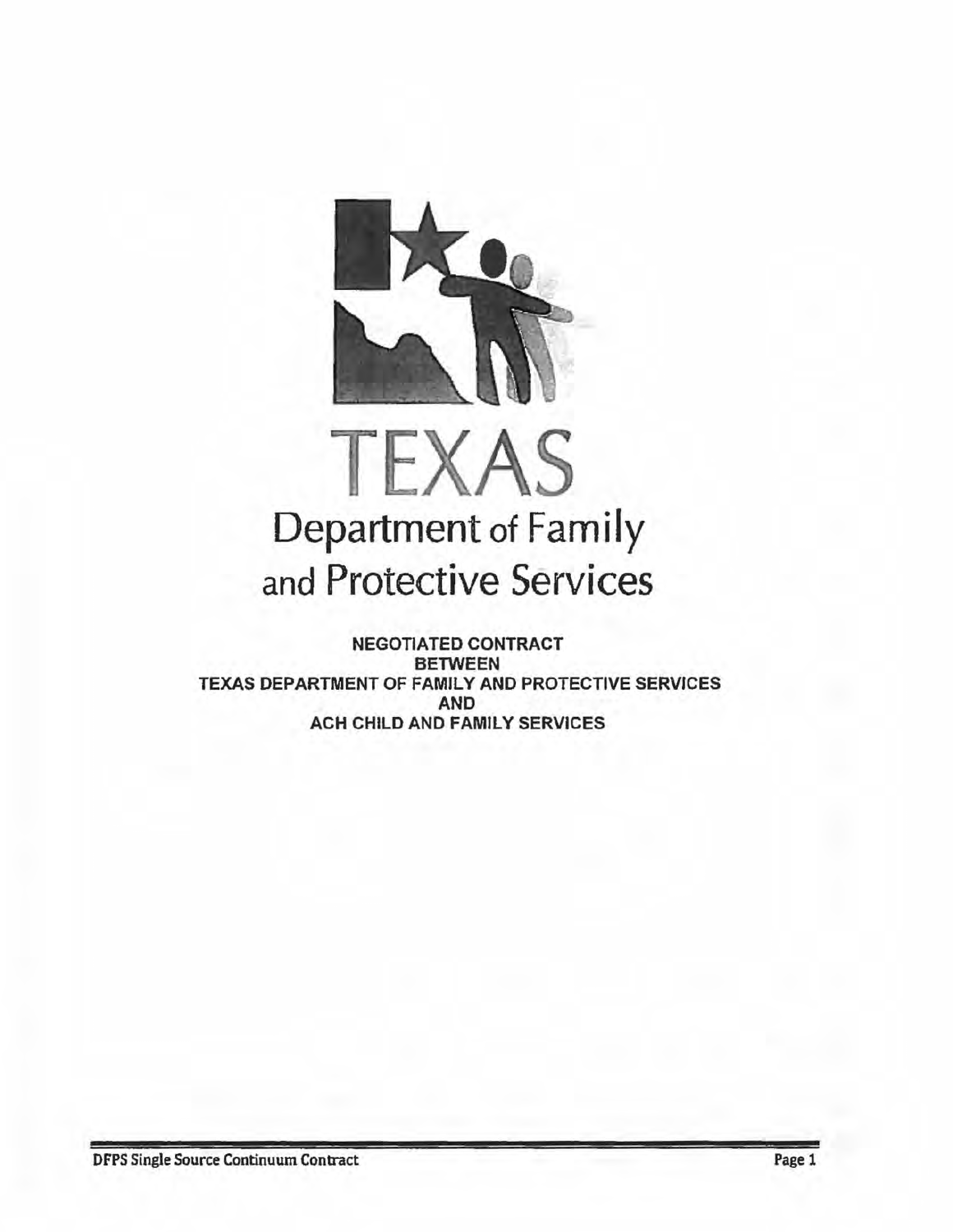# **Contract No. 24118890 Procurement No~ 530-13-0070FCR**

This agreement ("Contract" or "Agreement") is entered into by the Texas Department of Family and Protective Services ("DFPS" or "the Department"), an agency of the State of Texas, and ACH Child and Family Services ("Contractor" or "SSCC"), located at 3712 Wichita Street, Fort Worth, TX 76119.

#### **Article** I. **Recitals.**

Section 1.01 Whereas, on August 1<sup>st</sup>, 2011 DFPS issued Request for Proposals (RFP) #530-12-0003 from qualified, independent firms to provide paid foster care and purchased services that support safety, permanency, and well-being of children in its legal conservatorship who reside in paid foster care;

Section **1.02** Whereas, DFPS sought a performance-based service delivery model, provided through a Single Source Continuum Contractor ("SSCC"), as the approach that would most effectively meet this need in a manner that achieves better outcomes for children in its conservatorship and in paid foster care;

**Section 1.03** Whereas, on September 9, 2013. Contractor submitted a proposal ("Proposal") in response to the RFP;

**Section 1.04** Whereas, on November 8, 2013, DFPS made an award to Contractor as the SSCC to ensure the full continuum of paid foster care and purchased services for children and youth in DFPS legal conservatorship in the contracted service area and who are referred to the SSCC by DFPS;

**Section 1.05** Whereas, DFPS and Contractor entered into a Negotiated Contract with an effective date from January 1, 2014 to August 31, 2017 ("Original Negotiated Contract");

**Section 1.06** Whereas, the Original Negotiated Contract was amended pursuant to seventeen separate amendments, and Amendment No. 16 extended the term of the Original Negotiated Contract to August 31, 2018;

**Section 1.07** This Contract amends and restates the Original Negotiated Contract, as amended pursuant to the seventeen amendments thereto, and therefore, will supersede the Original Negotiated Contract, as amended;

**Section 1.08** Now therefore, DFPS and Contractor agree as follows:

#### **Article 11. Inducements.**

In making the award of this Agreement, DFPS relies on Contractor's assurances of the following:

**Section 2.01** Contractor and its subcontractors are established providers of the types of services described in the RFP.

**Section 2.02** Contractor and its subcontractors have the skills, qualifications, expertise, financial resources, and experience necessary to perform the services described in the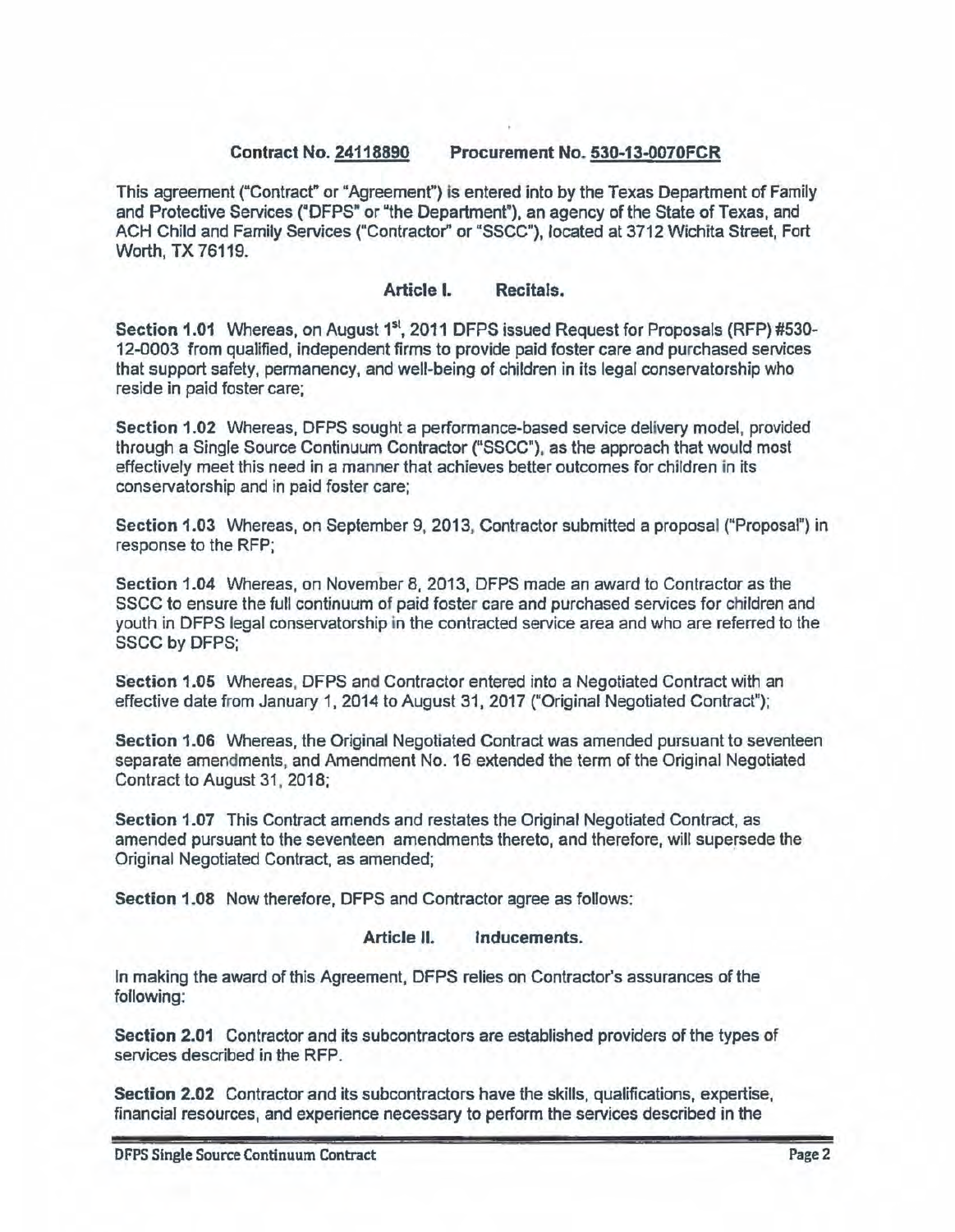Contractor's Proposal and this Agreement in an efficient, cost-effective manner, with a high degree of quality and responsiveness, and has performed similar services for other public or private entities.

**Section 2.03** Contractor has thoroughly reviewed, analyzed, and understood the RFP, has timely raised all questions or objections to the RFP, and has had the opportunity to review and fully understand the Department's current program and operating environment for the activities that are the subject of the Agreement and the needs and requirements of the State during the Agreement term.

Section **2.04** At the time of contract execution, Contractor has had the opportunity to review and understand the State's stated objectives in entering into this Agreement and, based on such review and understanding:

- **(A)** Contractor currently has the capability to perform in accordance with the terms and conditions of the advertised RFP and this Agreement; and
- (8) Contractor has reviewed and understands the risks associated with DFPS Programs as described in the RFP, including the risk of non-appropriation of funds.

Section 2.05 Accordingly, on the basis of the terms and conditions of this Agreement, DFPS desires to engage the Contractor to perform the services described in this Agreement under the terms and conditions set forth in this Agreement.

# **Article** Ill. Effective Date of Contract and Renewal.

The original effective date of this Contract as set forth in the Original Negotiated Contract was January 1, 2014 to August 31, 2017. Pursuant to Amendment No. 16, the term of the Original Negotiated Contract was extended to August 31, 2018. The contract period under this Contract will be from September 1, 2018 through August 31, 2020.

### **Article IV. DFPS Mission and Scope.**

The mission of DFPS to protect children, the elderly, and people with disabilities from abuse, neglect, and exploitation by working with clients, families, and communities. The State of Texas, by and through DFPS, and pursuant to its authority under Texas Human Resources Code§ 40.058, seeks to enter into a contract under its Child Protective Services (CPS) program for the provision of a full continuum of paid foster care and purchased services for children and youth in conservatorship and their families, pursuant to implementation of a redesigned foster care approach and in accordance with the specifications contained in and referenced by Request for Proposals (RFP) Procurement **530-13-0070** FCR and this Contract Number 24118890.

# **Article V. Authority and Governing Law.**

The State of Texas, by and through DFPS, and pursuant to its authority under Texas Human Resources Code§ 40.058, enters into this contract under its Child Protective Services (CPS} program. This Contract will be governed by and construed in accordance with the laws of the State of Texas with venue in State District Court, Travis County, Texas. DFPS agrees to purchase the services noted in this Contract, and Contractor agrees to provide these services according to the terms and conditions set forth in this Agreement.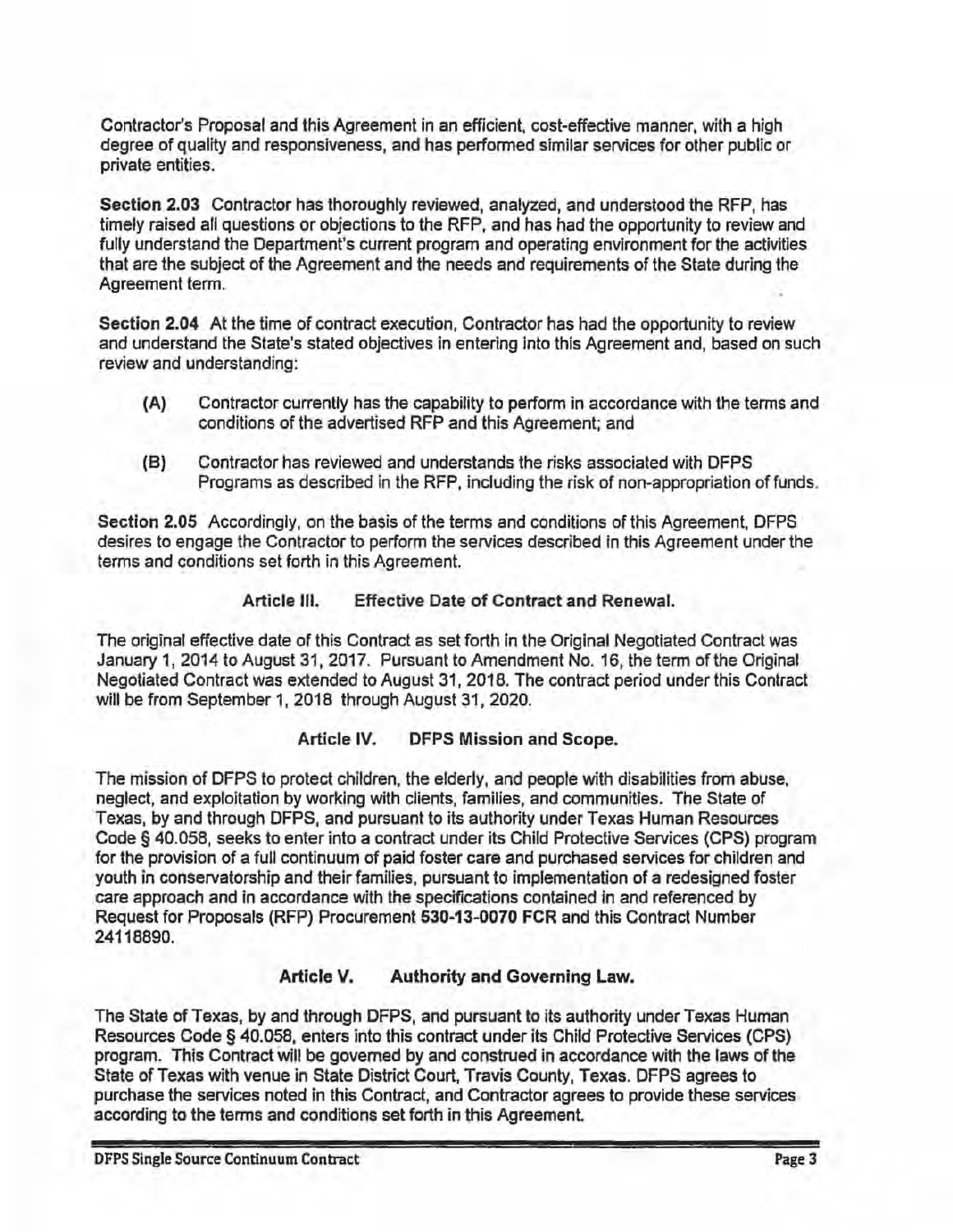# **Article VI. Incorporation by Reference.**

The following documents are incorporated into the Contract for all purposes and are on file with the Department, the Contractor, and subcontractor(s).

- Section 6.01 Exhibit A: DFPS Statement of Work Version 3.0
- Section 6.02 Exhibit B: DFPS SSCC Uniform Terms and Conditions
- Section 6.03 Exhibit C: Funding Matrix
- Section 6.04 Exhibit D: Change Log Version 3.0
- Section 6.05 Exhibit E: Performance Measures

Section 6.06 ACH Child and Family Services' responses to the RFP 530-13-0070 FCR, including:

**(A)** Exhibit F: Data Use Agreement (DUA}

Section 6.07 HHSC Request for Proposal (RFP) 530-13-0070 FCR.

### **Article VII.** Order of **Precedence.**

Contractor will provide the services and deliverables described and required by all of the documents listed in this Article. In the event of conflicts or inconsistencies between documents, such conflicts or inconsistencies will be resolved by reference to the documents in the following order of priority:

**Section 7.01** First, this Contract and any amendments recorded in Exhibit D: Change Log to this Contract;

**Section 7.02** Second, Exhibit A to this Contract: DFPS Statement of Work Version 3.0;

**Section 7.03** Third, Exhibit B to this Contract: DFPS Region 3b SSCC Uniform Terms and Conditions; and

**Section 7.04** Fourth, HHSC Request for Proposals 530-13-0070 FCR.

# **Article VIII. Delivery of Notices.**

DFPS will designate a Contract Manager for this Contract The Contract Manager will serve as the point of contact between DFPS and Contractor. Any notice required or permitted under this Contract by one party to the other party must be in writing and correspond with the contact information noted in this section. At all times, Contractor will maintain and monitor at least one active electronic mail (e-mail) address for the receipt of Contract-related communications from DFPS and it is the Contractor's responsibility to monitor this e-mail address for Contract-related information.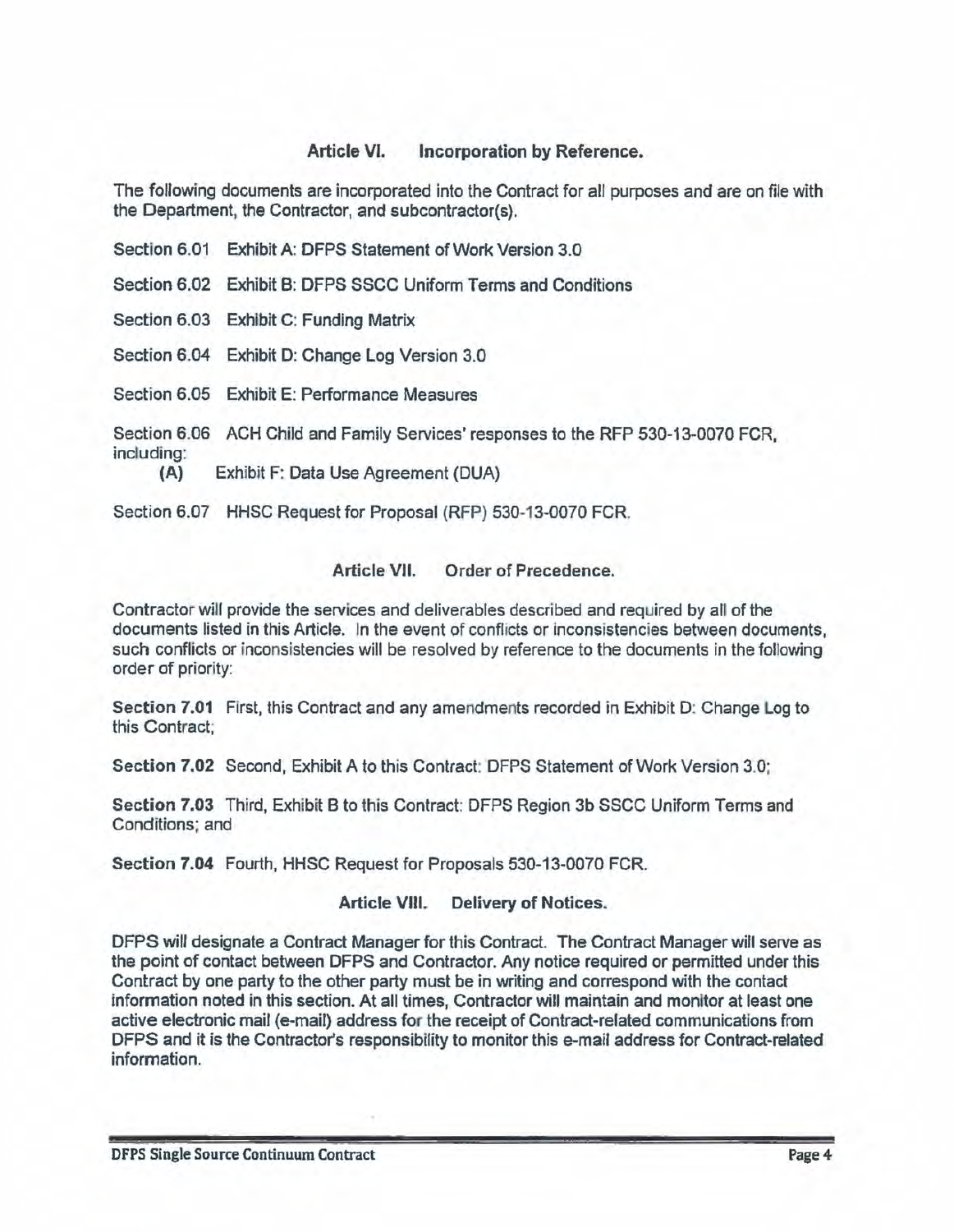Section **8.01** Contractor's Contact Information. The contact information of the Contractor for all notices is:

> Wayne Carson Chief Executive Officer ACH Child and Family Services 3712 Wichita Street Fort Worth, TX 76119 {817) 886-7103 wayne.carson@ACHservices.org

**Section 8.02 State Agency's Contact Information.** The contact information of DFPS for all notices is:

> Audrey Carmical General Counsel P.O. Box 149030, MCE611 Austin, TX 78714-9030 Audrey. Carmical@dfps. state. tx.us

Judy Pavone DFPS Contract Administration Manager Mailcode W-157 P.O. Box 149030 Austin, TX 78714-9030 (512} 438-3596 judy.pavone@dfps.state.tx.us

### **Article IX. Changes to Contract.**

The parties to this Contract may make modifications to the Contract according to the requirements of this Article.

**Section 9.01 Bilateral Amendment** Either party to this Agreement may modify this Contract by execution of a mutually agreed upon written amendment signed by both parties.

**Section 9.02 Unilateral Amendment** The Department reserves the right to amend this Agreement through execution of a unilateral amendment signed by the DFPS Contract Manager and provided to the Contractor with ten (10) days' notice prior to execution of the amendment under the following circumstances, allowing for an additional five (5) days for response from the SSCC prior to the unilateral amendment taking effect:

- (A) to correct an obvious clerical error in this Contract;
- **(B)** to incorporate new or revised federal or state laws, regulations, or rules;
- (C) to comply with a court order or judgment;
- (D) to change the name of the Contractor in order to reflect the Contractor's name as recorded by the Texas Secretary of State;
- (E) to change the name of the designated OFPS mailing address or DFPS contact person for this Contract; or
- (F) to change the recorded license number of any license needed under this Contract in order to reflect the current number as issued by the licensing authority.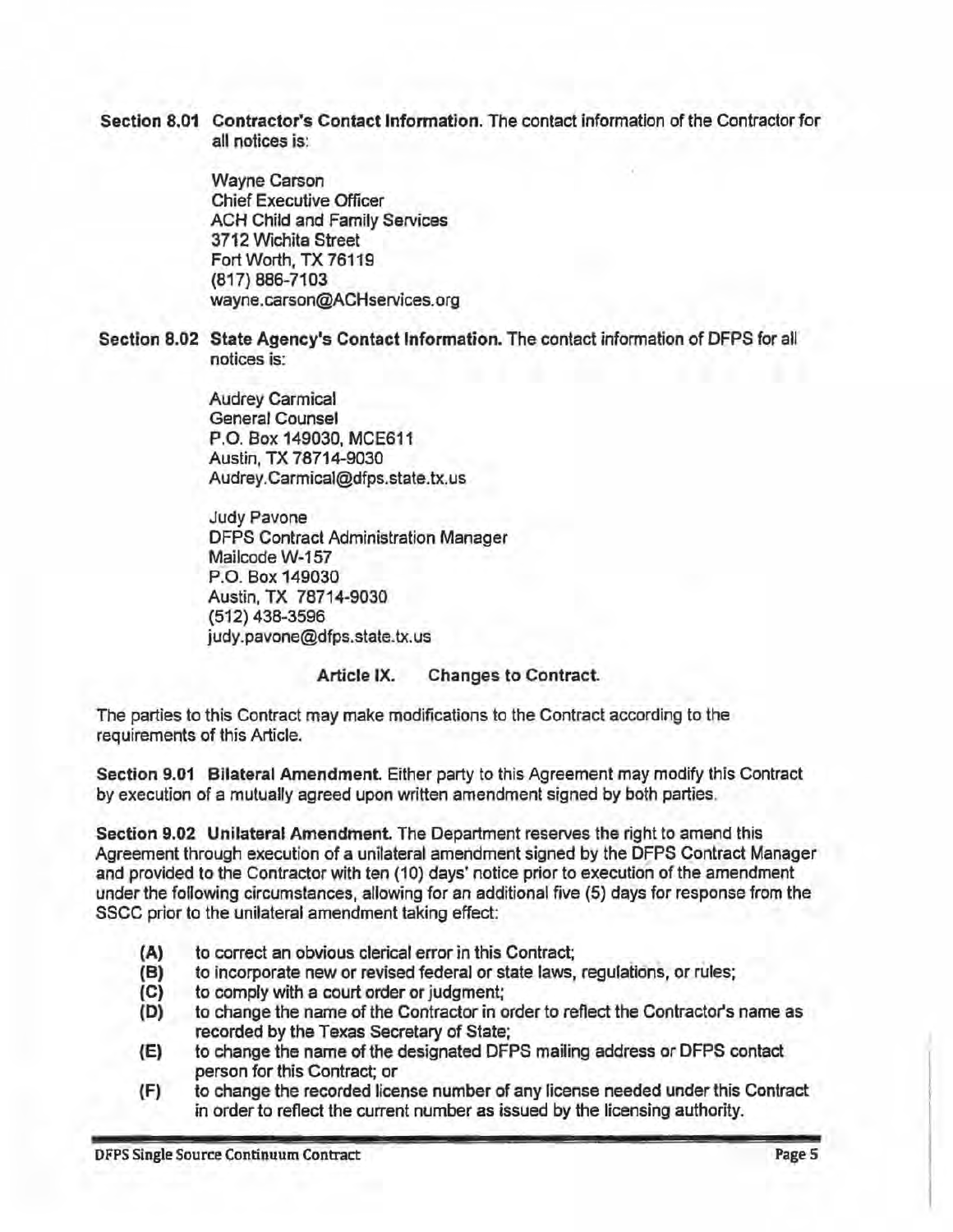**Section 9.03** Exhibit D: Change Log will contain the record of all amendments made to the documents referenced in Article VI of this Contract.

#### **Article X. Severability.**

Invalidity or unenforceability of one or more provisions of this Contract will not affect any other provision of this Contract. If a part of the Contract is determined invalid or unenforceable, a clause of as similar terms as may be legally possible may be added in order to make the prior intent of such provision legal, valid, and enforceable.

#### **Article XI. Survivability**

All obligations and duties of the SSCC not fully performed as of the expiration or termination of this Contract will survive the expiration or termination of the Contract.

#### **Article XII. Non-waiver.**

Failure to enforce any provision of this Contract does not constitute a waiver of that provision, or any other provision, of the Contract.

#### **Article XIII. No Third Party Rights**

This Contract is not intended to and cannot be construed to give any third party any interest or rights (including, without limitation, any third party beneficiary rights) with respect to or in connection with any Contract provision contained in this Contract, except as otherwise expressly provided for in this Contract.

#### **Article XIV. Signature.**

**Section 14.01 Merger.** This Contract contains the entire agreement between Contractor and DFPS and supersedes any prior understandings or ora1or written agreements between DFPS and Contractor, including the Original Negotiated Contract and all seventeen amendments thereto.

**Section 14.02Signatories.** The undersigned signatories represent and warrant that they have full authority to enter into this Contract on behalf of the respective parties.

H.L. Whitman **Commissioner, DFPS** 

Date:  $P-28-2018$  Date:  $2/118$ 

Typed/Name ACH Child and Family Services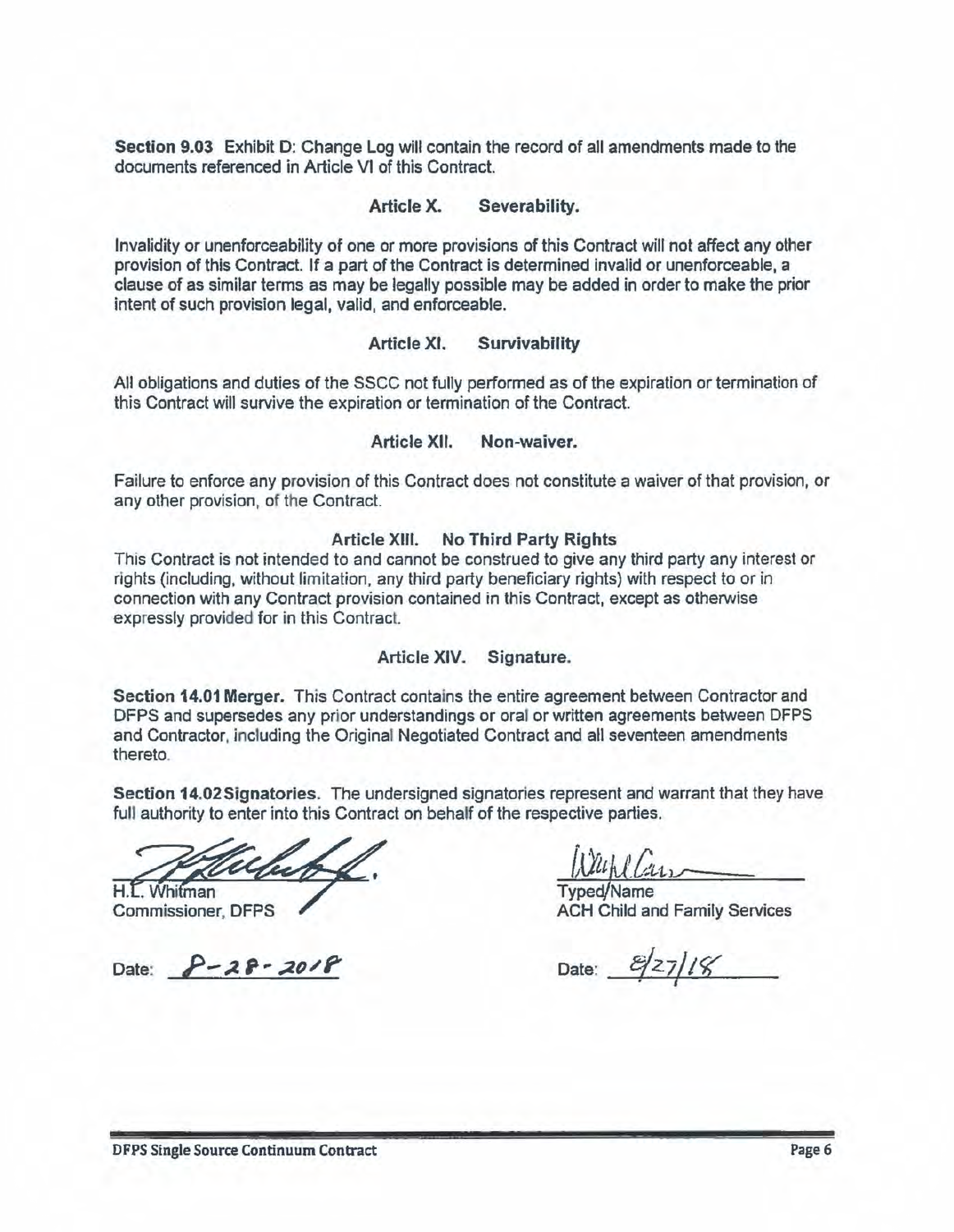# Purchased Client Services Contract Community Based Care Amendment

#### Contract #24118890 Amendment #21

This AMENDMENT (Amendment) of Contract #24118890 Is entered into by and between the Texas Department of Family and Protective Services (DFPS or the Department} and ACH Child and Family **Services** (Contractor).

#### **1. Background; Purpose**

The Department procured Contract #24118890 under RFP #530-13-0070 for Single Source Continuum Contractor services. The Department and Contractor entered Into a Negotiated Contract with an original effective date from January 1, 2014 to August 31, 2017 ("Original Negotiated Contract"). The Original Negotiated Contract was amended pursuant to seventeen separate agreements and Amendment No. 16 extended the term of the Original Negotiated Contract to August 31, 2018.

The Original Negotiated Contract was amended and restated in August 2018 (the "Restatement"). The Restatement amended and restated the Original Negotiated Conlract, as amended pursuant to the seventeen amendments thereto, and superseded the Original Negotlated Contract and all seventeen amendments thereto. (The Department refers to the Restatement as Amendment No. 18 even though Amendments No. 1 through 17 were superseded pursuant to the Restatement. ) The term of Contract #24118890 In the Restatement was from September 1, 2018 through August 31, 2020.

Since August 2018, the Restatement has been amended pursuant to Amendment Nos. 19 and 20.

The term "Contracr utilized herein refers to the Restatement (referred to as Amendment No. 18 by the Department) and Amendment Nos. 19 and 20.

The Department and Contractor desire to enter into this Amendment (referred to as Amendment No. 21 by the Department) to extend the term of the Contract beyond August 31, 2020. Section 9.01 provides that the Contract may be modified through a written amendment mutually agreed upon and signed by both parties.

- 2. Effect of Amendment on Contract
	- 2.1. Unless otherwise modified, the terms and conditions of the Contract shall remain In full force and effed.
	- 2.2. Revision 21.1. This Amendment modifies the Contract by deleting Article Ill In Its entirety and replacing it with the following new Article Ill:

 rhe original effective date of this Contract as set forth in the Original Negotiated Contract was January 1, 2014 to August 31, 2017. Pursuant to Amendment No. 16, the term of the Original Negotiated Contract was extended to August 31, 2018. Pursuant to Amendment No. 18, the term of the Contract was from September 1, 2018 to August 31, 2020. Pursuant to this Amendment (referred to as Amendment No. 21 by the Department), in order to comply with Texas Family Code Section 264.158, the term of the Contract Is extended to August 31, 2023. Notwithstanding the foregoing, the term of the Contract may be extended beyond August 31, 2023 upon the mutual agreement of the parties to permit Contractor to perform under Slage lll of the Contract for a period of at least one year."

SSCC Contract Amendment Page 1